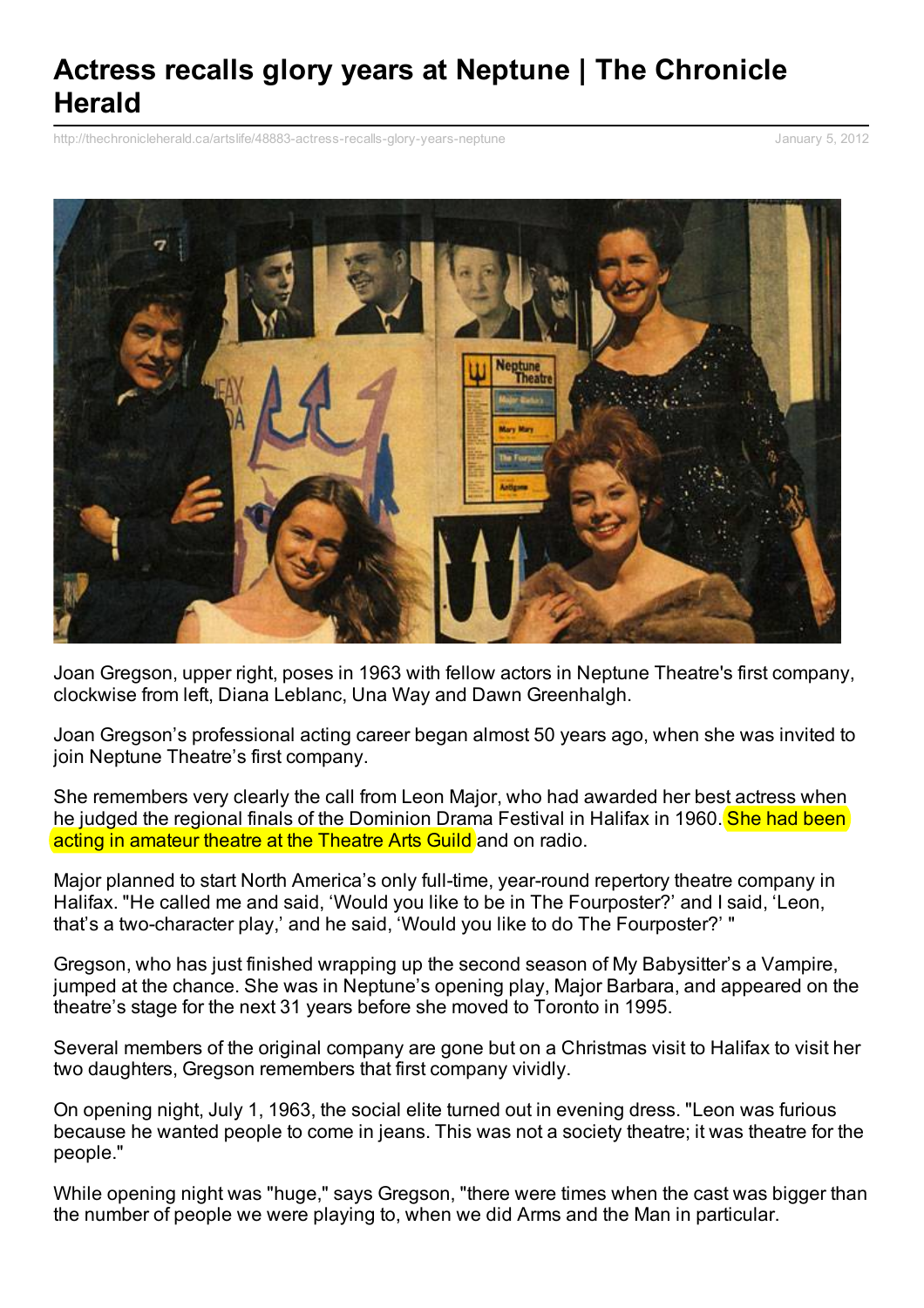"The night that really came up was the night Kennedy was assassinated. People did come to the theatre but (actor) George Sperdakos was furious. A, he said, we should never have been playing. And B, the fact that there were people coming out, it was a disgrace."

The play went ahead. "I felt people were there and had paid to see the show and they deserved to have a show," says Gregson, adding, "We were all agonized about Kennedy's death, but this was Canada."

Gregson, born in Paris, moved with her mother to Dartmouth when she was nearly six to join her mother's parents, after her British father died at age 38 from tuberculosis. She lived close to Evergreen House and remembers famous folklorist Helen Creighton returning from her trips with heavy recording equipment in a wheelbarrow.

When Gregson was 13 she went to the Edgehill School for Girls (now King's-Edgehill) in Windsor. That's where she discovered theatre. "The new girls had to stage a play. I guess I wrote the thing and we did that and it was well received. We did plays in French, comedy, drama, opera."

To be in Neptune's full-time professional company of actors, including Ted Follows and his wife Dawn Greenhalgh, Diana Leblanc, Bernard Behrens, Norman Welsh and the late Molly Williams, was "very exciting — an absolute thrill," she says. (Greenhalgh is the mother of Anne of Green Gables star Megan Follows.)

"I learned so much in that first year. You made such really good friends. I see Diana and Dawn from time to time.

"It was a cohesive company and everybody worked towards the same end and nobody was a star. Leon said, 'There are no stars in my theatre!'

"His thesis was to create North America's first full-time, year-round repertory theatre, and it was. Eventually the board determined we should cut out the summer season. It should run September to spring. They felt money was tight. I still think it was a mistake to cut the summer season. Tourists come in and want to see plays in the summer."

Gregson still has the horse's head from Equus in which she played the mother while the late David Renton played the psychiatrist. "It hangs up in my living room. Nothing attracts attention like the horse's head."

Gregson has a picture of herself and former artistic director John Neville dressed up as a maid and a valet after they were auctioned off to serve a dinner at the home of theatre patrons Jack Craig, a longtime board member, and his wife, Joan.

When, during artistic director Robert Sherrin's tenure, The Servant of Two Masters returned to the Neptune stage after a tour, she was sitting in the audience opening night and watching Tedde Moore play the lead role of Florindo. "Then came the swordfight and I thought, 'Oh, look at how she's trembling,' and suddenly Tedde collapsed to the floor. She had a miscarriage and Bob Sherrin came to see me and said, 'Can you go on tomorrow?' "

Gregson went on the first night with a script, by the second night she had memorized the first act and by the third, she knew the whole play.

Among her most memorable roles are acting in The Fourposter with Bernard (Bunny) Behrins, in Arms and the Man and in An Evening with Oscar Wilde compiled by David Renton.

"Same Time Next Year, that has to be one of my favourites, and playing that with Brownie was hysterical. The run was extended twice and I did it again with Sudsy Clark at the old Dartmouth rink. It must have been a benefit." Brownie is the nickname for David Brown; actor, musician and radio drama producer. Sudsy Clark died in Vancouver last year.